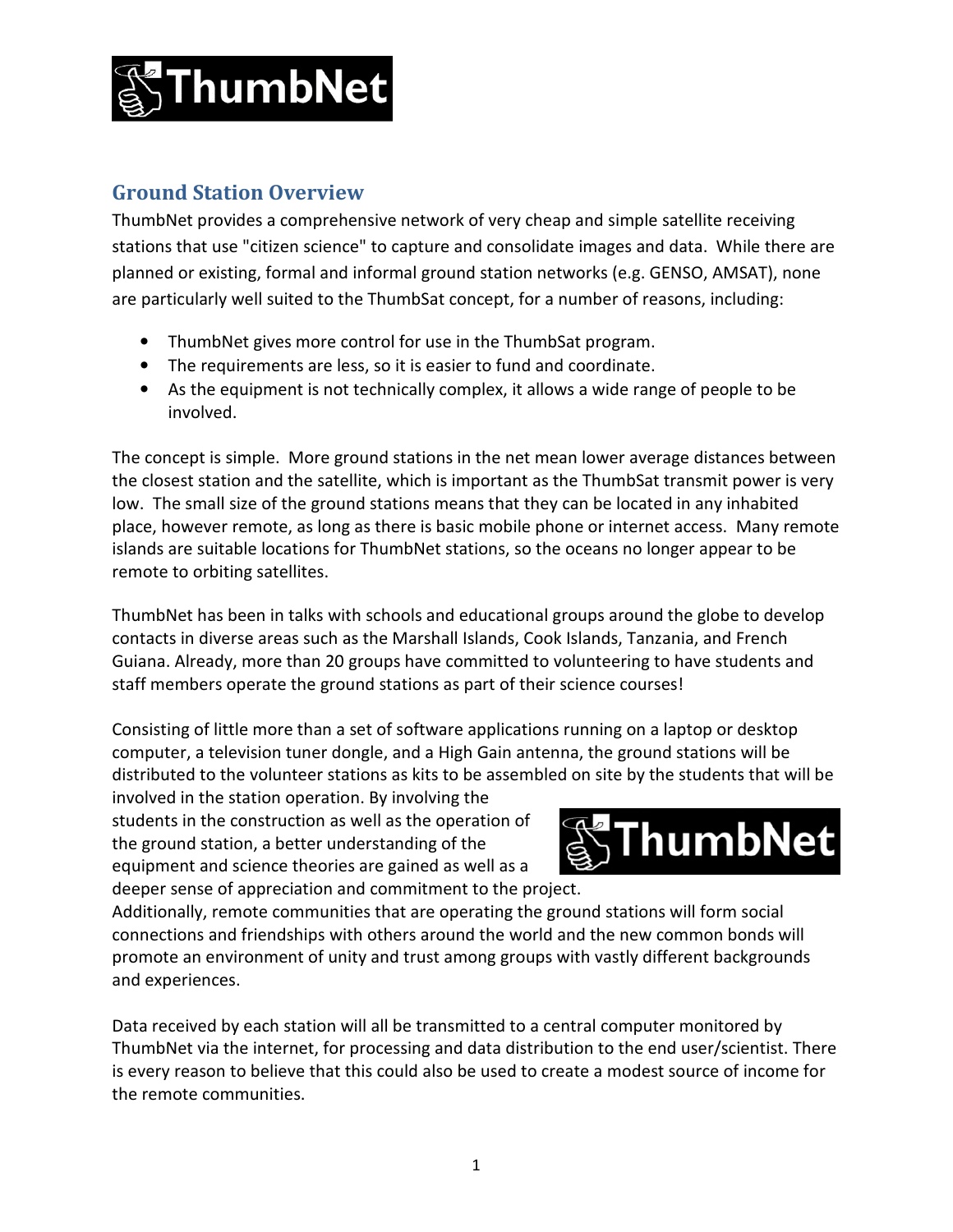

Since it is well recognized that getting funding for education programs can be challenging, most of the hardware required to build the station will be donated to the school or community group by the ThumbNet team. The materials that will not be donated are almost certainly available in most maintenance sheds at the school. In particular, the school will primarily only need the materials for the antenna, which consists of little more than 3 meters of stiff wire (copper, brass aluminum, steel etc), approximately 1 meter of wood, (similar to a broom handle) and some coax cable to connect the antenna to the receiver. We will donate the receivers and USB cables, along with the software and procedures at no cost to qualifying groups.

## **Potential station operators**

Schools are obvious potential operators. They often have internet access and a continuous population of enthusiastic and flexible people. Involving schools also means that the project can continuously encourage the next generation of scientists and engineers.

ThumbNet would not especially encourage radio amateurs or people with existing licenses. In fact, the intention would be to encourage people who have no previous experience of operating radio equipment. ThumbNet stations can be designed, built and understood by just about anyone!

Ideally, operators will be able to locate themselves away from sources in the same band, to minimize radio RF interference. It is expected that one advantage of locating a ground station on a remote island is the minimal radio noise from other sources.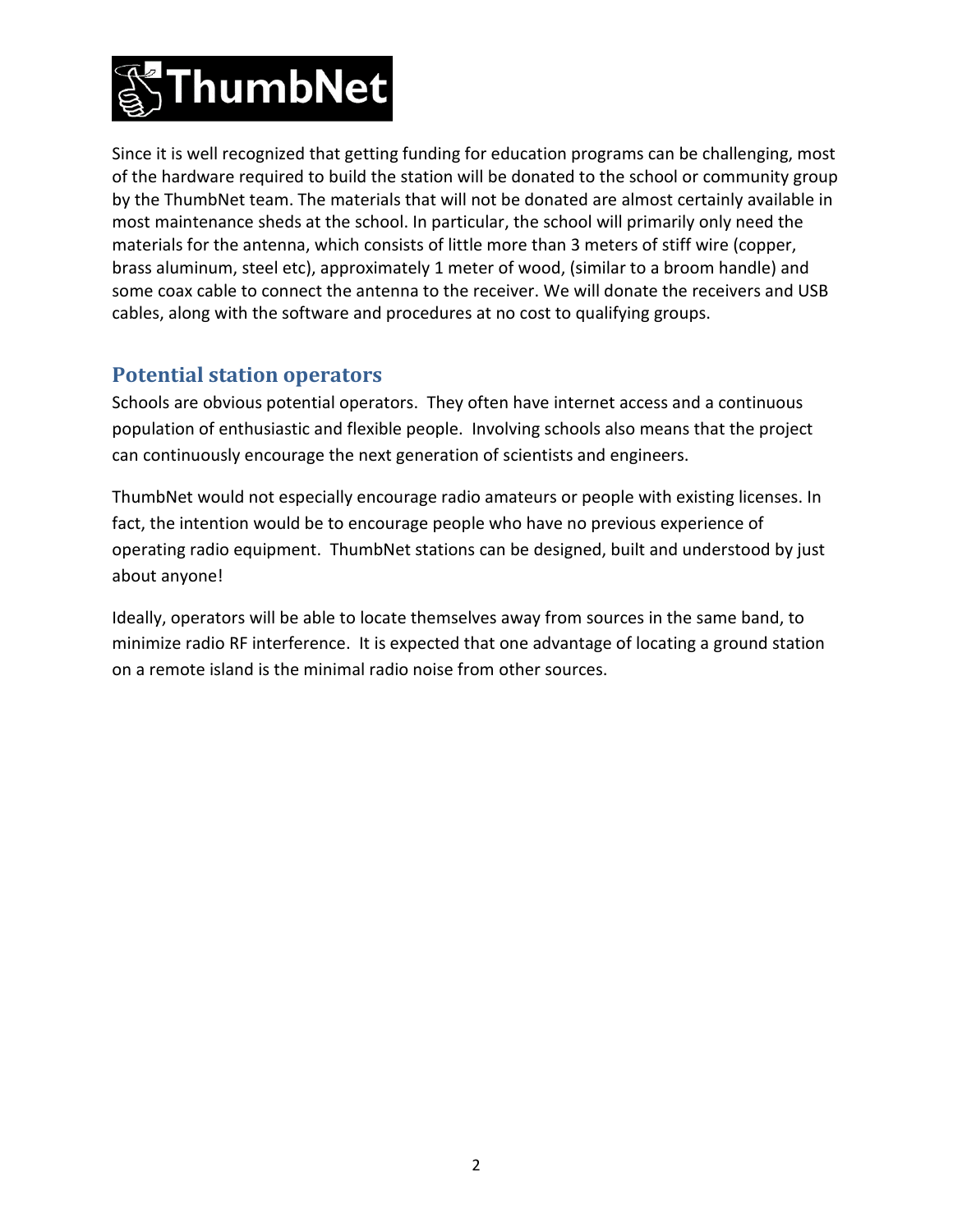

## **Filling in the gaps**

There are several ways to compensate for large gaps between stations:

- Use higher gain equipment around the larger gaps.
- Use oil rigs and other "temporary" locations.
- The schedules of cargo ships and tankers are well known some time in advance, so it may be possible to make use of them.



**Potential ThumbNet ground station locations. (Islands Only)**